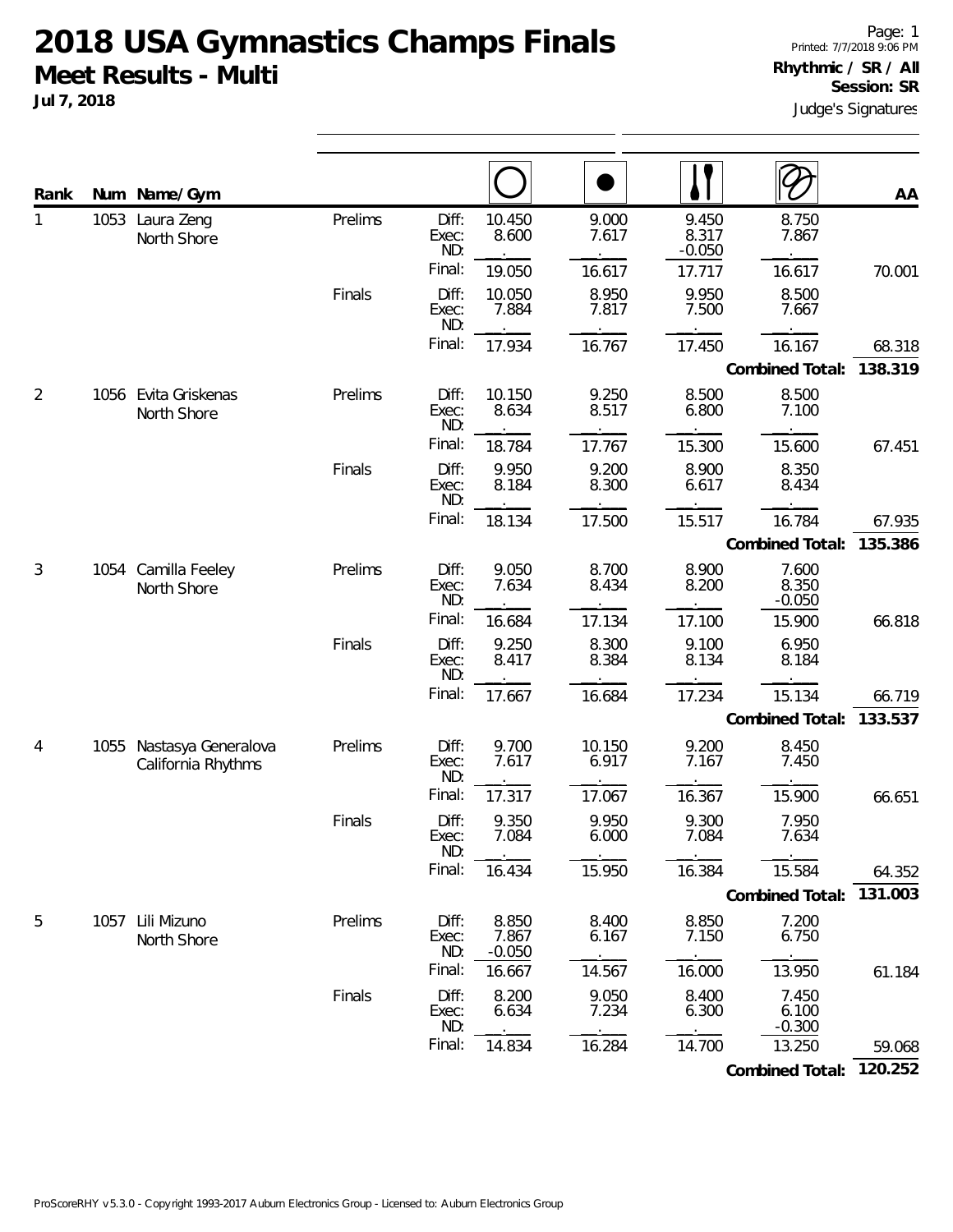**2018 USA Gymnastics Champs Finals Meet Results - Multi**

**Jul 7, 2018**

| Rank           |      | Num Name/Gym                                     |         |                       |                |                            |                |                            | AA      |
|----------------|------|--------------------------------------------------|---------|-----------------------|----------------|----------------------------|----------------|----------------------------|---------|
| 6              | 1051 | Heather Chan<br><b>Emerald City</b>              | Prelims | Diff:<br>Exec:<br>ND: | 9.900<br>5.667 | 8.950<br>7.167<br>$-0.050$ | 9.350<br>6.634 | 7.800<br>6.034             |         |
|                |      |                                                  |         | Final:                | 15.567         | 16.067                     | 15.984         | 13.834                     | 61.452  |
|                |      |                                                  | Finals  | Diff:<br>Exec:<br>ND: | 9.900<br>6.067 | 8.900<br>6.200<br>$-0.050$ | 8.800<br>4.300 | 7.800<br>5.334             |         |
|                |      |                                                  |         | Final:                | 15.967         | 15.050                     | 13.100         | 13.134                     | 57.251  |
|                |      |                                                  |         |                       |                |                            |                | Combined Total:            | 118.703 |
| $\overline{7}$ | 1059 | Karrine Denisova<br>North Shore                  | Prelims | Diff:<br>Exec:<br>ND: | 8.950<br>6.600 | 8.900<br>6.867             | 8.300<br>6.234 | 6.900<br>5.084<br>$-0.050$ |         |
|                |      |                                                  |         | Final:                | 15.550         | 15.767                     | 14.534         | 11.934                     | 57.785  |
|                |      |                                                  | Finals  | Diff:<br>Exec:<br>ND: | 8.450<br>6.417 | 9.250<br>7.134             | 8.750<br>6.917 | 6.400<br>5.000             |         |
|                |      |                                                  |         | Final:                | 14.867         | 16.384                     | 15.667         | 11.400                     | 58.318  |
|                |      |                                                  |         |                       |                |                            |                | Combined Total:            | 116.103 |
| 8              | 1063 | Elena Shinohara<br>Rhythmic Brains               | Prelims | Diff:<br>Exec:<br>ND: | 8.150<br>6.600 | 8.500<br>7.200             | 7.750<br>6.984 | 6.900<br>6.984             |         |
|                |      |                                                  |         | Final:                | 14.750         | 15.700                     | 14.734         | 13.884                     | 59.068  |
|                |      |                                                  | Finals  | Diff:<br>Exec:<br>ND: | 8.000<br>6.500 | 8.350<br>6.667             | 7.250<br>5.034 | 7.400<br>6.367             |         |
|                |      |                                                  |         | Final:                | 14.500         | 15.017                     | 12.284         | 13.767                     | 55.568  |
|                |      |                                                  |         |                       |                |                            |                | Combined Total:            | 114.636 |
| 9              |      | 1052 Brigita Budginas<br><b>Burlo Gymnastics</b> | Prelims | Diff:<br>Exec:<br>ND: | 7.800<br>5.817 | 8.250<br>7.034             | 7.800<br>5.900 | 7.350<br>6.867             |         |
|                |      |                                                  |         | Final:                | 13.617         | 15.284                     | 13.700         | 14.217                     | 56.818  |
|                |      |                                                  | Finals  | Diff:<br>Exec:<br>ND: | 8.500<br>6.367 | 8.050<br>6.284<br>$-0.050$ | 8.350<br>6.150 | 7.650<br>6.400             |         |
|                |      |                                                  |         | Final:                | 14.867         | 14.284                     | 14.500         | 14.050                     | 57.701  |
|                |      |                                                  |         |                       |                |                            |                | Combined Total:            | 114.519 |
| 10             |      | 1058 Eliza Cohen<br>California Rhythms           | Prelims | Diff:<br>Exec:<br>ND: | 9.000<br>6.817 | 8.050<br>6.584             | 8.450<br>6.400 | 6.400<br>4.034             |         |
|                |      |                                                  |         | Final:                | 15.817         | 14.634                     | 14.850         | 10.434                     | 55.735  |
|                |      |                                                  | Finals  | Diff:<br>Exec:<br>ND: | 8.350<br>6.217 | 8.550<br>6.117             | 9.000<br>6.517 | 7.050<br>5.867             |         |
|                |      |                                                  |         | Final:                | 14.567         | 14.667                     | 15.517         | 12.917                     | 57.668  |
|                |      |                                                  |         |                       |                |                            |                | Combined Total:            | 113.403 |